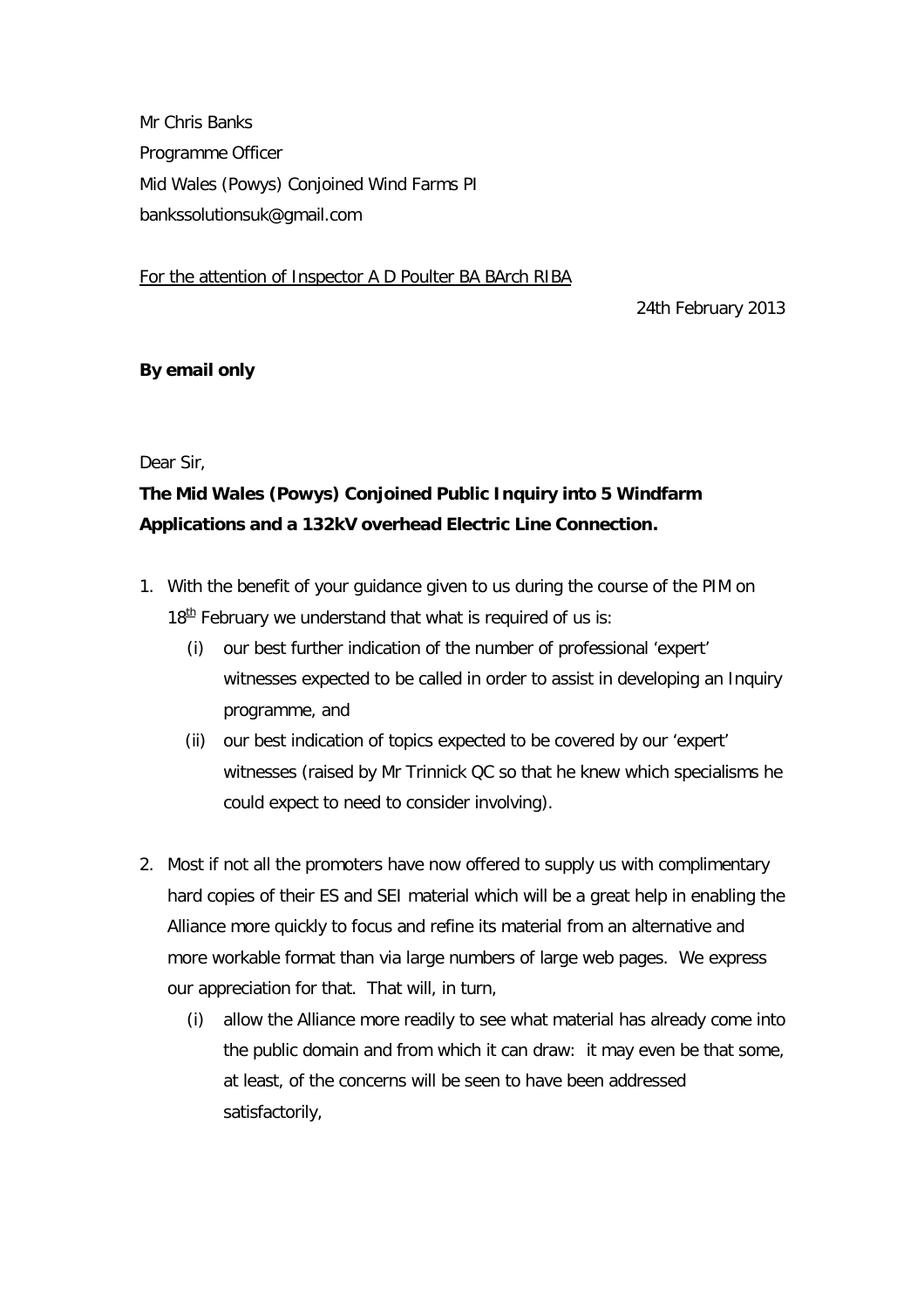(ii) allow the Alliance more quickly to establish whether the scope of its likely evidence could be shortened or reduced – and may even allow the Alliance simply to adopt evidence which it learns is to be offered by others, and

(iii) greatly assist the Alliance in preparing its full Statement of Case. But at this stage we can offer the following observations in relation to the two specific points raised.

- 3. In reverse order, we do not expect to call any 'expert' evidence outside the scope of those listed at RWE's OSoC at para 4.2 and nor, for the avoidance of doubt, outside of the topics listed (in their various ways) in other parties' OSoC, although, before being entirely definitive, we must await
	- (i) digesting the SEI promised for March 2013 by Llandinam (Brodies OSoC para 5.4.2) and
	- (ii) digesting the SEI offered by Llanbadarn Fynydd (Burges Salmon OSoC para 7.1)

(The weblink offered by Llanbadarn Fynydd via the copy notice in the London Gazette (VATT-004) as a source for the new SEI was inoperative when we tried it last Friday and we have notified them of that.)

- 4. As to which and how many 'experts' we intend to call and in what topics, we are presently juggling budget, cash flow and diary availability before we can be sure as to numbers and specialisms and, if the application to defer the Inquiry succeeds, any plans will need revisiting.
- 5. But, in order to meet these constraints and challenges, the Alliance presently expects that all or certainly most of its professional 'expert' material will be presented during Session 4 when its professional witnesses will be able to address all the available material for all aspects of these projects individually and collectively in the most cost and resource-efficient manner. The only caveat to that is that the Alliance is presently engaged in assessing whether or not to bring 'expert' hydrology evidence to earlier sessions and awaits results of work which it has commissioned before it can make a decision.